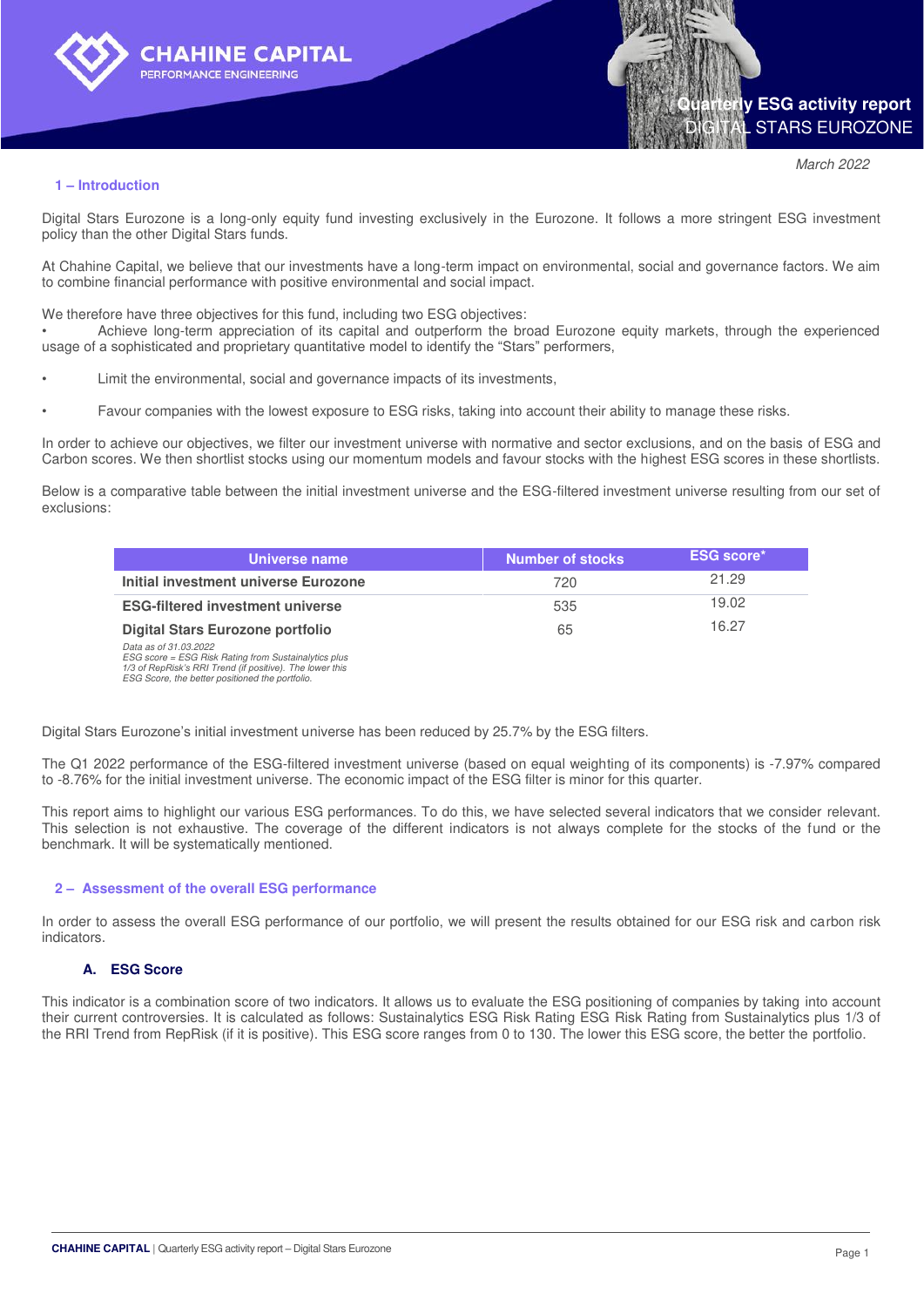

Digital Stars Eurozone

*Data as of 31.03.2022 Source: Sustainalytics & RepRisk*

This indicator has a coverage rate, for the portfolio and for the index, of 100%.

#### **Top ESG scores of the fund's holdings and their contributions to the average portfolio score**

The best contributors are the companies through which the fund has the lowest exposure to ESG risk.

| <b>Name</b>              | <b>Contribution to Portfolio's average ESG Score</b> | <b>ESG Score</b><br>$(0-130)$ |
|--------------------------|------------------------------------------------------|-------------------------------|
| Vaisala Oyj Class A      | 0.07%                                                | 4.853                         |
| Esprinet S.p.A.          | 0.05%                                                | 6.067                         |
| Capgemini SE             | 0.14%                                                | 10.079                        |
| Hermes International SCA | 0.12%                                                | 10.297                        |
| <b>ASR Nederland NV</b>  | 0.13%                                                | 10.409                        |
| Beneteau SA              | 0.22%                                                | 10.653                        |
| Kering SA                | 0.22%                                                | 10.713                        |
| Carmila SAS              | 0.13%                                                | 11.433                        |
| D'Ieteren Group SA/NV    | 0.34%                                                | 11.662                        |
| Publicis Groupe SA       | 0.25%                                                | 11.870                        |
|                          |                                                      |                               |

#### **Worst ESG Scores of the fund's holdings and their contributions to the average portfolio score**

The worst contributors are the companies through which the fund is the most exposed to ESG risk.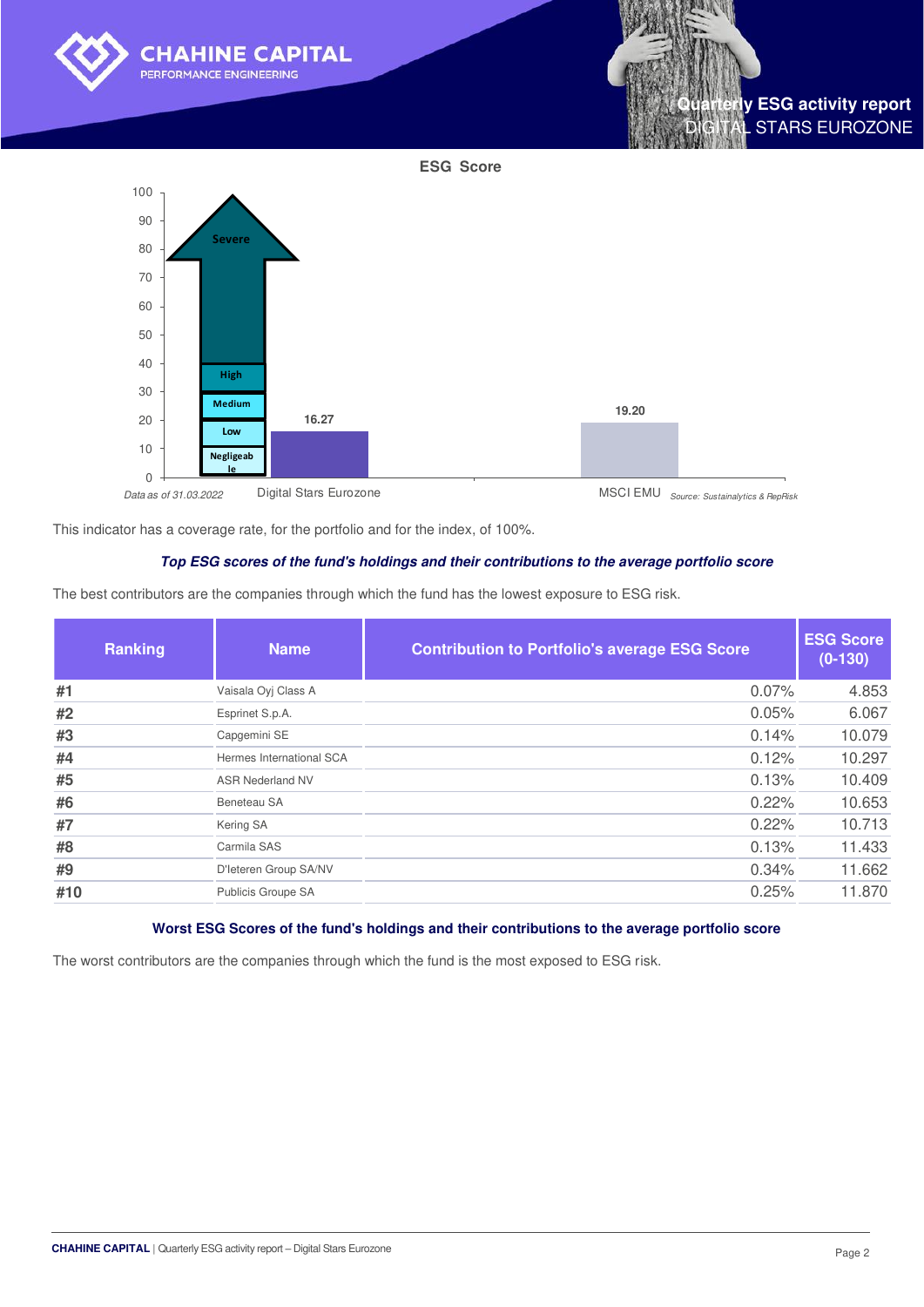

# **y ESG activity report STARS EUROZONE**

| <b>Ranking</b> | <b>Name</b>                | <b>Contribution to Portfolio's average ESG Score</b> | <b>ESG Score</b><br>$(0-130)$ |
|----------------|----------------------------|------------------------------------------------------|-------------------------------|
| #1             | Aperam SA                  | 0.25%                                                | 31.493                        |
| #2             | Interpump Group S.p.A.     | 0.25%                                                | 29.058                        |
| #3             | STEICO SE                  | 0.33%                                                | 28.865                        |
| #4             | Heidelberger Druckmaschine | 0.82%                                                | 26.568                        |
| #5             | PharmaNutra S.p.A.         | 0.37%                                                | 26.307                        |
| #6             | adesso SE                  | 0.25%                                                | 25.220                        |
| #7             | SeSa S.p.A.                | 0.44%                                                | 23.813                        |
| #8             | Prysmian S.p.A.            | 0.31%                                                | 22.419                        |
| #9             | Hapag-Lloyd AG             | 0.68%                                                | 21.573                        |
| #10            | Mapfre SA                  | 0.30%                                                | 20.587                        |

#### **ESG scores evolution over the past quarters**



## **ESG score evolution**

#### **B. ESG Risk Rating**

This indicator is provided by Sustainalytics. It allows us to evaluate the ESG positioning of the companies in our investment universe and to discard the bottom-ranking ones. The ESG Risk Rating measures the relevance of certain ESG issues for a company and what the company is doing or not doing to manage them effectively. In other words, the ESG Risk Ratings quantify a company's exposure to ESG risk and the magnitude of its unmanaged ESG risks. It is a score from 0 (less risky) to 100 (extremely risky): 0-10 is a negligible risk, 10-20 is a low risk, 20-30 is a medium risk, 30-40 is a high risk, and finally 40 and more is a severe risk.

#### **Average ESG Risk Rating of the portfolio vs. benchmark**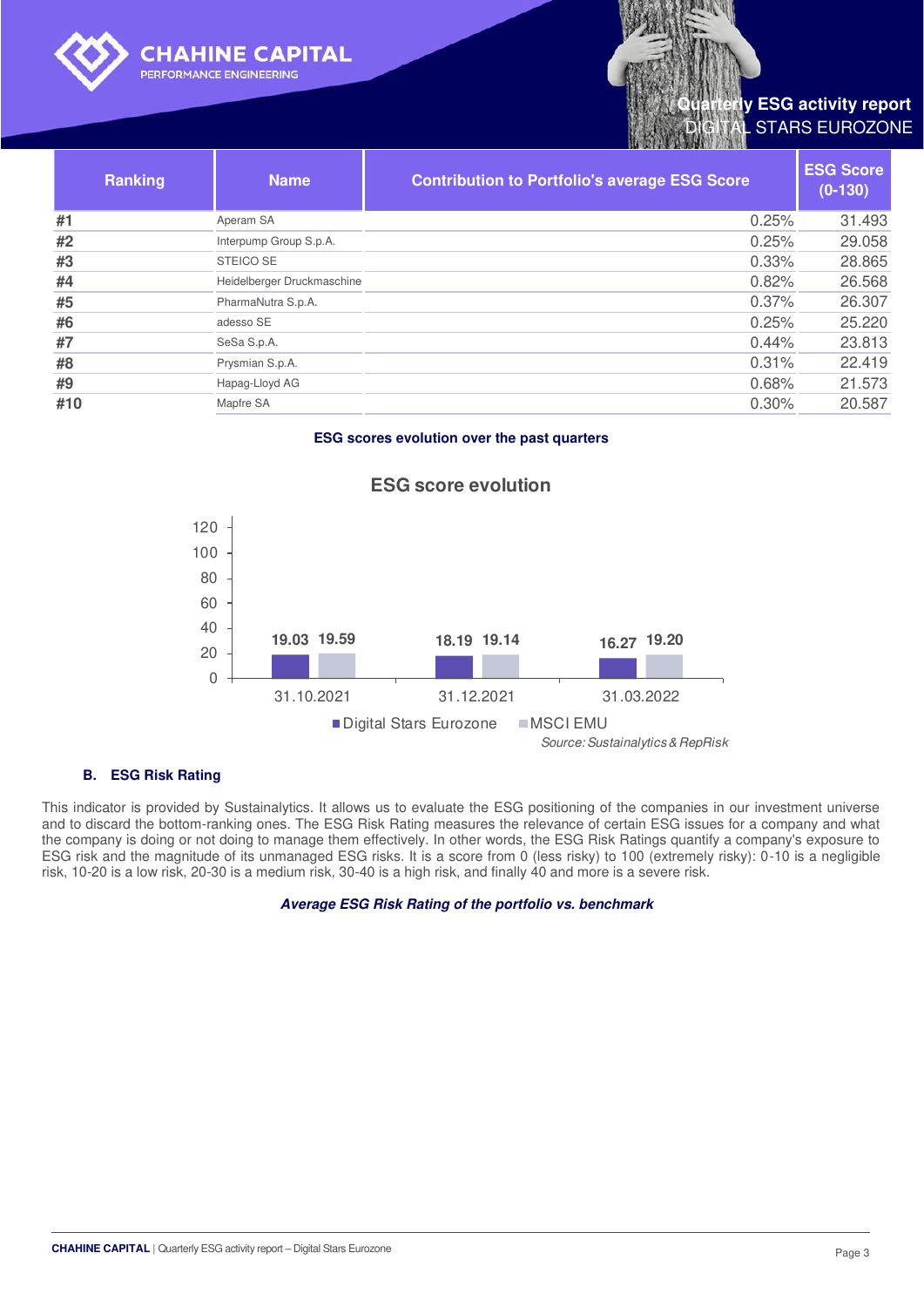



For this indicator, 88% of the portfolio is covered against 99% for the index. The lower portfolio coverage is due to the "all-cap" nature of the fund. Constituents weights were normalised (rebased at 100%) to take into account the partial coverage of the portfolio and/or the benchmark. Non-covered stocks were assigned the average score of their industry to achieve full coverage.



#### **Breakdown of ESG Risk Rating of the portfolio vs. benchmark**

#### **Best/worst ESG Risk Rating of the fund's stocks and their contribution to the average score**

The best contributors are the companies through which the fund has the least exposure to ESG risk. The worst contributors are those through which the fund has the greatest exposure to ESG risk.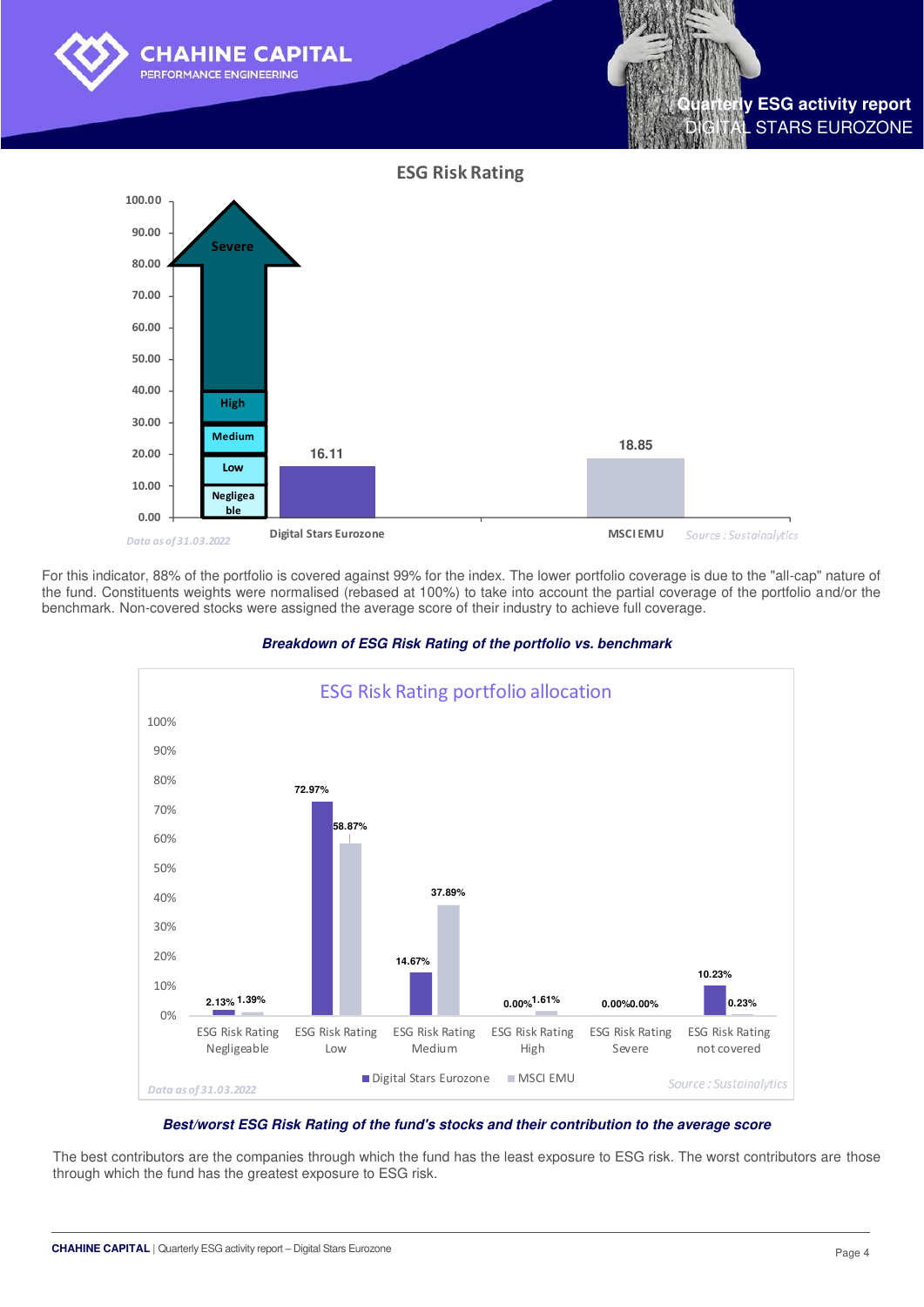

## **y ESG activity report** STARS EUROZONE

| <b>Best</b>  | <b>Name</b>              | <b>Contribution to Portfolio's average ESG</b><br><b>Risk Rating</b> | <b>ESG Risk Rating</b><br>$(0-100)$ |
|--------------|--------------------------|----------------------------------------------------------------------|-------------------------------------|
| #1           | Vaisala Oyj Class A      | 0.07%                                                                | 4.85                                |
| #2           | Esprinet S.p.A.          | 0.05%                                                                | 6.07                                |
| #3           | Capgemini SE             | 0.14%                                                                | 10.08                               |
| #4           | Hermes International SCA | 0.12%                                                                | 10.30                               |
| #5           | <b>ASR Nederland NV</b>  | 0.13%                                                                | 10.41                               |
| #6           | Beneteau SA              | 0.22%                                                                | 10.65                               |
| #7           | Kering SA                | 0.22%                                                                | 10.71                               |
| #8           | Carmila SAS              | 0.13%                                                                | 11.43                               |
| #9           | D'Ieteren Group SA/NV    | 0.34%                                                                | 11.66                               |
| #10          | Publicis Groupe SA       | 0.25%                                                                | 11.87                               |
| <b>Worst</b> | <b>Name</b>              | <b>Contribution to Portfolio's average ESG</b><br><b>Risk Rating</b> | <b>ESG Risk Rating</b><br>$(0-100)$ |
| #1           | Interpump Group S.p.A.   |                                                                      |                                     |
| #2           |                          | 0.25%                                                                | 29.06                               |
|              | <b>STEICO SE</b>         | 0.33%                                                                | 28.86                               |
| #3           | Aperam SA                | 0.21%                                                                | 26.16                               |
| #4           | adesso SE                | 0.25%                                                                | 25.22                               |
| #5           | SeSa S.p.A.              | 0.44%                                                                | 23.81                               |
| #6           | Prysmian S.p.A.          | 0.31%                                                                | 22.42                               |
| #7           | Hapag-Lloyd AG           | 0.68%                                                                | 21.57                               |
| #8           | Mapfre SA                | 0.30%                                                                | 20.59                               |
| #9           | Azimut Holding Spa       | 0.14%                                                                | 20.36<br>20.22                      |

#### **C. Carbon Risk Rating**

This indicator is provided by Sustainalytics. The Carbon Risk Ratings measure the degree to which a company is exposed to the risk related to its transition to a low carbon economy. The rating assesses the magnitude of a company's unmanaged carbon risks.

The Carbon Risk Rating is a score from 0 (least risky) to 100 (extremely risky): 0 is negligible risk, 0-10 is low risk, 10-30 is medium risk, 30-50 is high risk and 50 and above is severe risk.



For this indicator, 60% of the portfolio is covered against 99% for the index. Constituents weights were normalised (rebased at 100%) to take into account the partial coverage of the portfolio and/or the benchmark.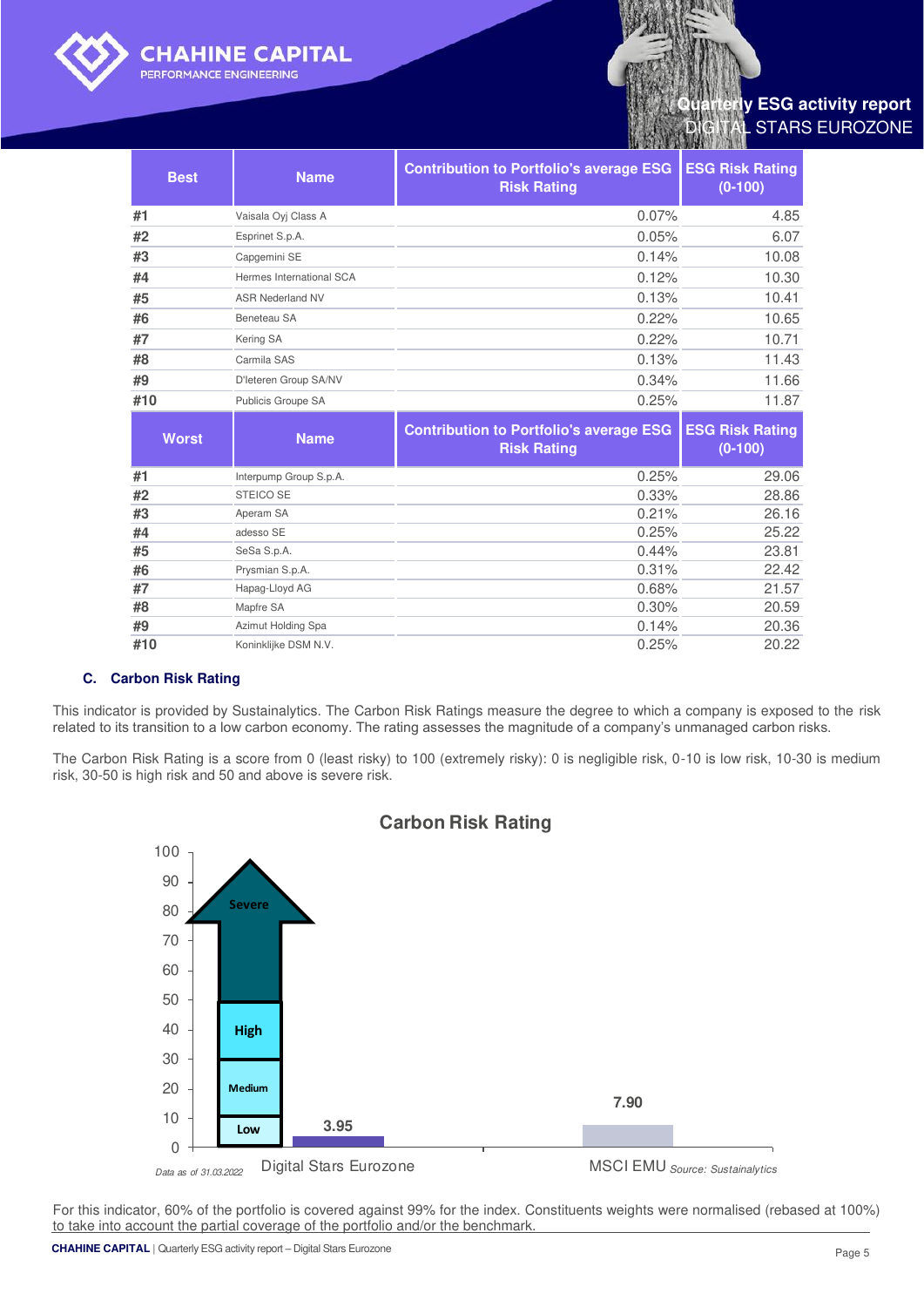



#### **D. ESG controversies (RepRisk)**

#### **CURRENT RRI (REPRISK INDEX): ESG REPUTATIONAL RISK (Data as of 31/03/2022)**

This indicator measures the reputational risk of companies related to ESG controversies. It is calculated as a weighted average. The closer this indicator is to 100, the higher the risk. For more details, see glossary.

**Digital Stars Eurozone:** 10 / 100 MSCI EMU: 27 / 100

Digital Stars Eurozone exhibits a weighted average RRI 63% below that of its benchmark (MSCI EMU).

#### **PEAK RRI: 2-YEAR PEAK ESG REPUTATIONAL RISK (Data as of 31/03/2022)**

This indicator is based on the highest RRI of companies over the last two years. It is calculated as a weighted average.

#### **Digital Stars Eurozone:** 18 / 100 MSCI EMU: 38 / 100

Digital Stars Eurozone exhibits a weighted average 2-year Peak ESG Reputational Risk 53% below that of its benchmark (MSCI EMU).

These indicators have a coverage rate, for the portfolio and for the index, of 100%.

#### **3 – Environmental performance**

We use three different indicators to evaluate the environmental performance of our portfolio.

#### **A. Carbon footprint**

The carbon footprint of the portfolio is the total carbon emission (scope 1 and scope 2) of the portfolio divided by the portfolio's assets. It is expressed in tons of carbon per million Euros invested.



For this indicator, 85% of the portfolio is covered against 95% for the index. Constituents weights were normalised (rebased at 100%) to take into account the partial coverage of the portfolio and/or the benchmark.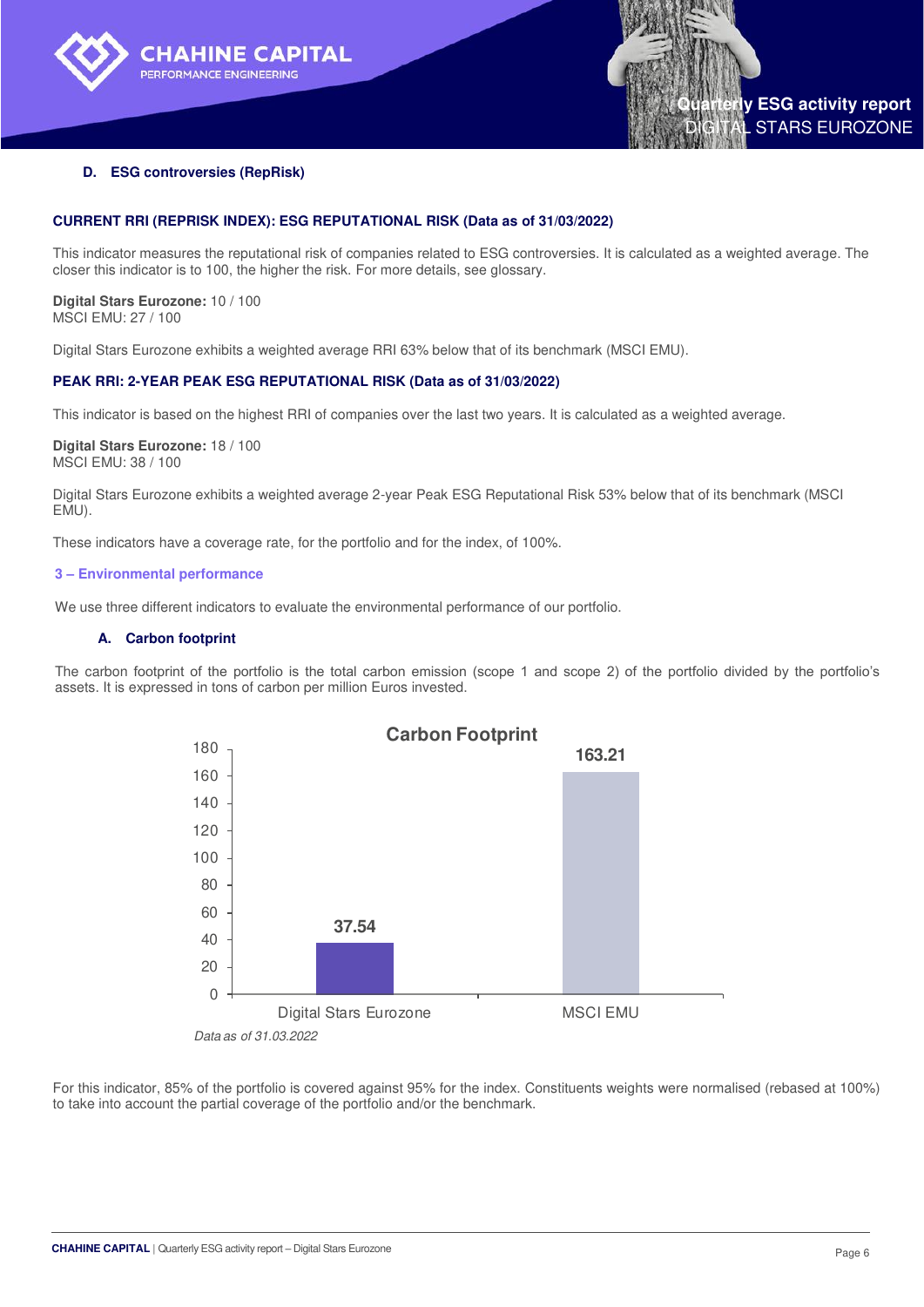

The worst contributors are those that contribute the most to portfolio emissions.

|     | <b>Name</b>                                                      | <b>Contribution to Portfolio's Carbon</b><br>footprint (%) | <b>Contribution to Portfolio's Carbon footprint</b><br>(t Carbon/ $\varepsilon$ M) |
|-----|------------------------------------------------------------------|------------------------------------------------------------|------------------------------------------------------------------------------------|
| #1  | Hapag-Lloyd AG                                                   | 22.76%                                                     | 7.275                                                                              |
| #2  | <b>STEICO SE</b>                                                 | 12.89%                                                     | 4.120                                                                              |
| #3  | Navigator Company SA                                             | 12.61%                                                     | 4.030                                                                              |
| #4  | AT & S Austria Technologie & Systemtechnik<br>Aktiengesellschaft | 11.64%                                                     | 3.719                                                                              |
| #5  | Metsa Board Oyi Class B                                          | 6.00%                                                      | 1.919                                                                              |
| #6  | Prysmian S.p.A.                                                  | 4.39%                                                      | 1.402                                                                              |
| #7  | Compagnie Generale des Etablissements Michelin SCA               | 3.59%                                                      | 1.147                                                                              |
| #8  | Beneteau SA                                                      | 2.77%                                                      | 0.886                                                                              |
| #9  | Fiskars Oyj Abp                                                  | 2.44%                                                      | 0.781                                                                              |
| #10 | Signify NV                                                       | 1.97%                                                      | 0.628                                                                              |

## **Evolution of the fund's carbon footprint and its benchmark over the last quarters**



## **Carbon footprint evolution**

*Source: Sustainalytics (carbon emissions scope 1 & scope 2), FactSet (turnover)* 

#### **B. Carbon intensity**

The carbon intensity of the portfolio measures the portfolio's exposure to the most carbon-intensive companies. This indicator is expressed in tons of carbon per million Euros of turnover.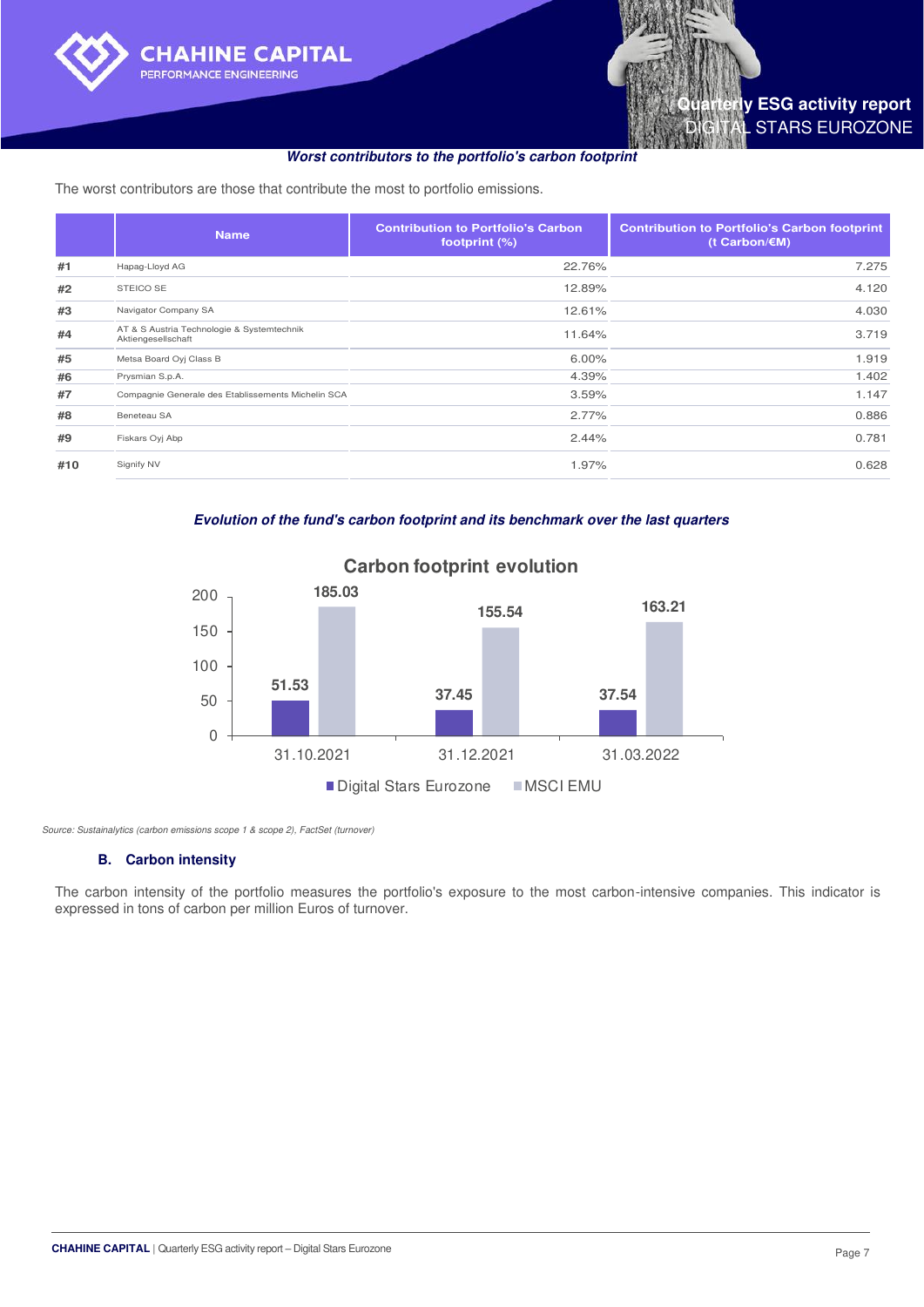



*Data as of 31.03.2022*

For this indicator, 85% of the portfolio is covered against 95% for the index. Constituents weights were normalised (rebased at 100%) to take into account the partial coverage of the portfolio and/or the benchmark.





## **Carbon intensity evolution**

#### **C. Water consumption**

Water consumption is the total volume of water withdrawn and consumed by a company for its own purposes and not returned to the source from where it was withdrawn. It is expressed in tons of water per million Euros invested.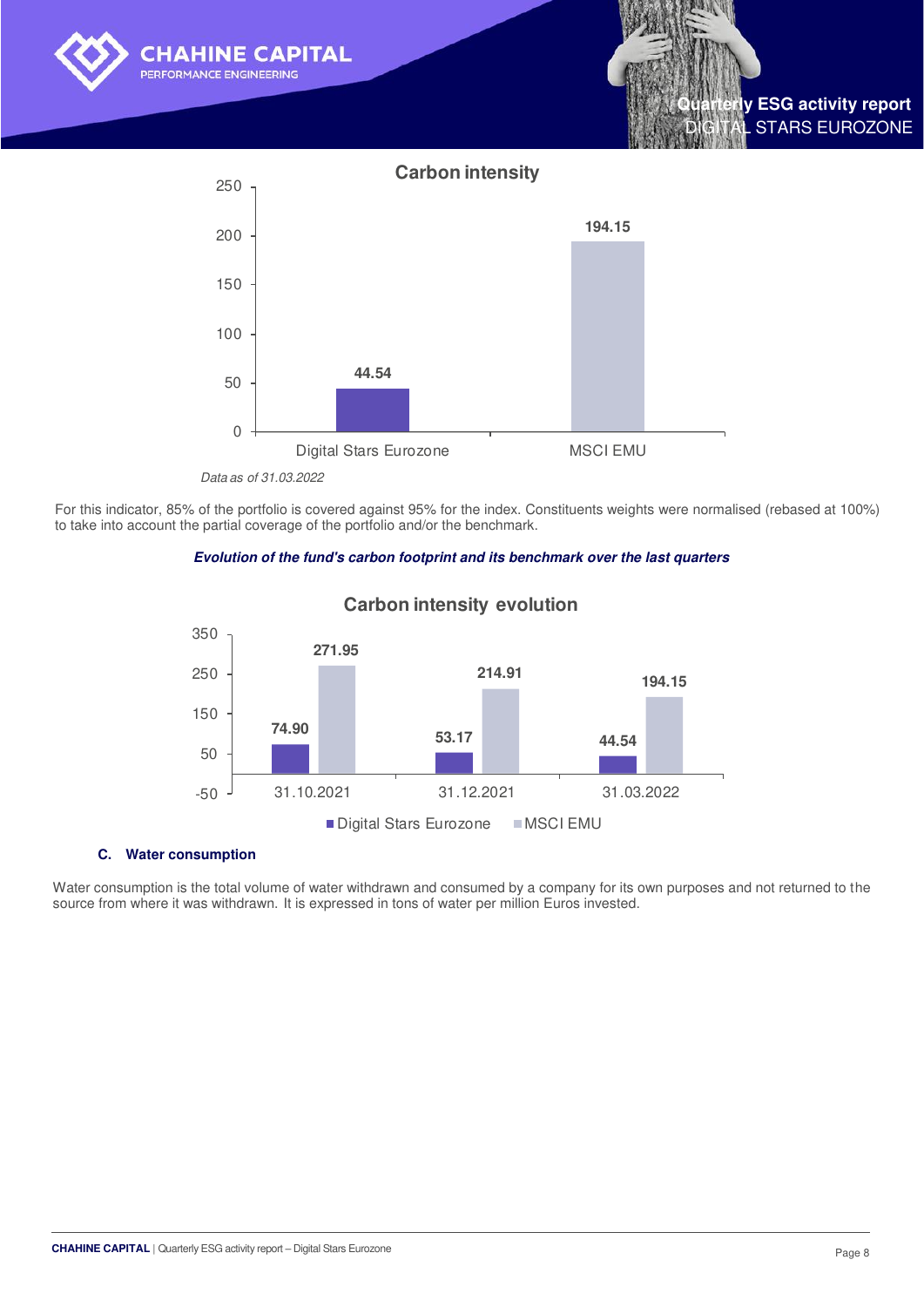





For this indicator, 90% of the portfolio is covered against 99.7% for the index. The lower portfolio coverage is due to the "all-cap" nature of the fund. Constituents weights were normalised (rebased at 100%) to take into account the partial coverage of the portfolio and/or the benchmark.

*Source: Sustainalytics (water consumption), FactSet (chiffre d'affaires)*

#### **Companies that contribute the most to the portfolio's water consumption**

The 10 stocks that contribute the most to the portfolio's water consumption.

|     | <b>Name</b>                                                      | <b>Contribution to Portfolio's Water</b><br><b>Consumption (%)</b> | <b>Contribution to Portfolio's Water</b><br>Consumption (t Water/€M) |
|-----|------------------------------------------------------------------|--------------------------------------------------------------------|----------------------------------------------------------------------|
| #1  | Navigator Company SA                                             | 29.46%                                                             | 144.92                                                               |
| #2  | Metsa Board Oyj Class B                                          | 20.94%                                                             | 103.04                                                               |
| #3  | Aperam SA                                                        | 11.80%                                                             | 58.07                                                                |
| #4  | Origin Enterprises Plc                                           | 9.45%                                                              | 46.51                                                                |
| #5  | AT & S Austria Technologie &<br>Systemtechnik Aktiengesellschaft | 7.42%                                                              | 36.49                                                                |
| #6  | <b>STEICO SE</b>                                                 | 2.37%                                                              | 11.66                                                                |
| #7  | STMicroelectronics NV                                            | 2.35%                                                              | 11.59                                                                |
| #8  | D'Ieteren Group SA/NV                                            | 2.19%                                                              | 10.78                                                                |
| #9  | Esprinet S.p.A.                                                  | 1.74%                                                              | 8.55                                                                 |
| #10 | Compagnie Generale des Etablissements<br>Michelin SCA            | 1.62%                                                              | 7.98                                                                 |

## **Evolution of the fund's water consumption and its benchmark over the last quarters**



#### **Water consumption evolution**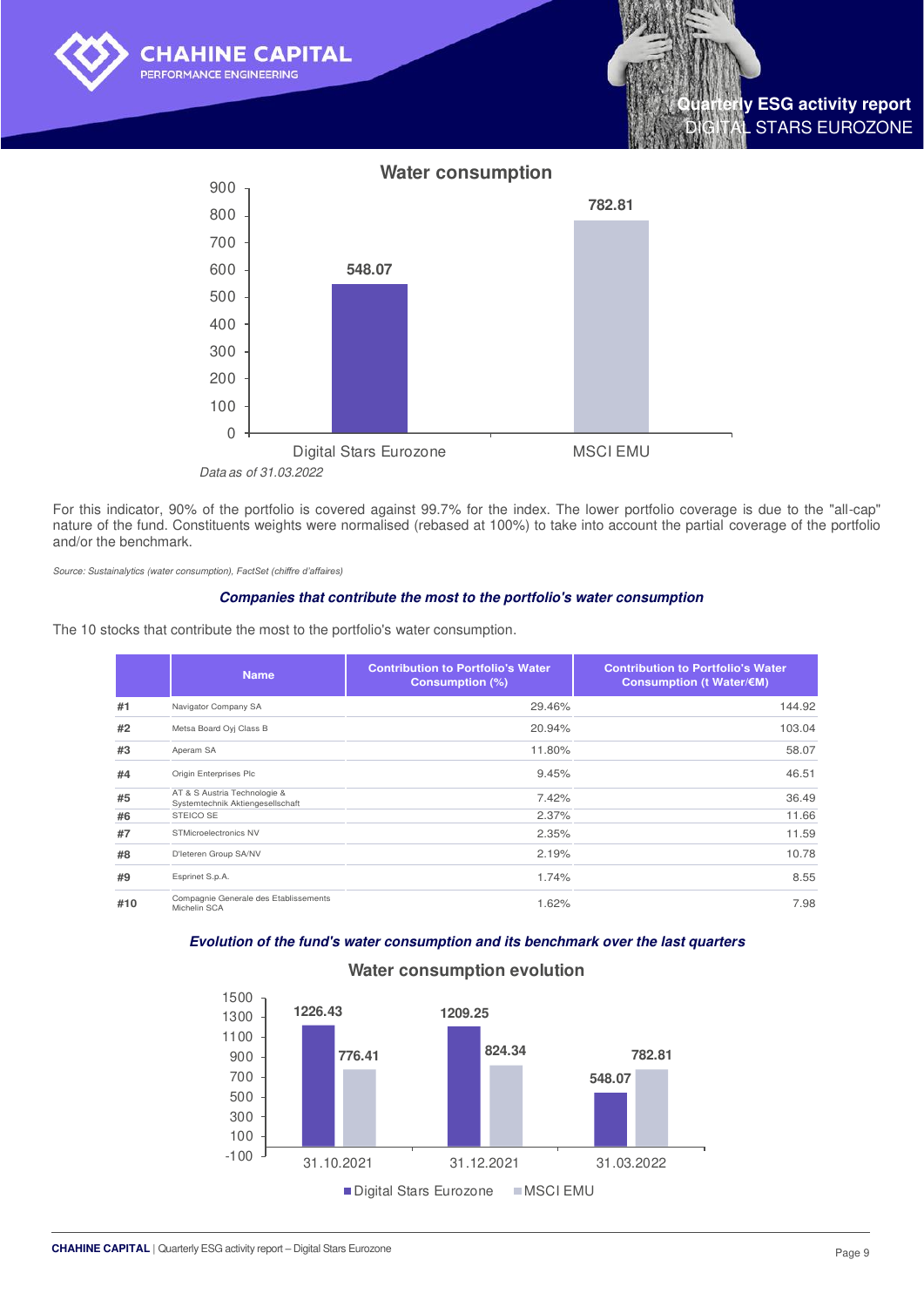



#### **4 – Social performance**

To assess social performance, we have selected the following indicators: number of women on the board of directors, risk management related to human capital, employee turnover rate and company's reputational risk related to social issues.

#### **A. Percentage of women on board**



This indicator has a coverage rate, for the portfolio and for the index, of 100%.

#### **Evolution of the percentage of women on the board of the fund and its benchmark over the last quarters**



## **% Women on board evolution**

#### **B. Human capital**

This indicator focuses on the company's management of risks related to the scarcity of skilled labour as well as labour relations, such as non-discrimination, working hours and minimum wages. It is a score from 0 to 10, with 10 indicating the highest risk and 0 indicating negligible risk.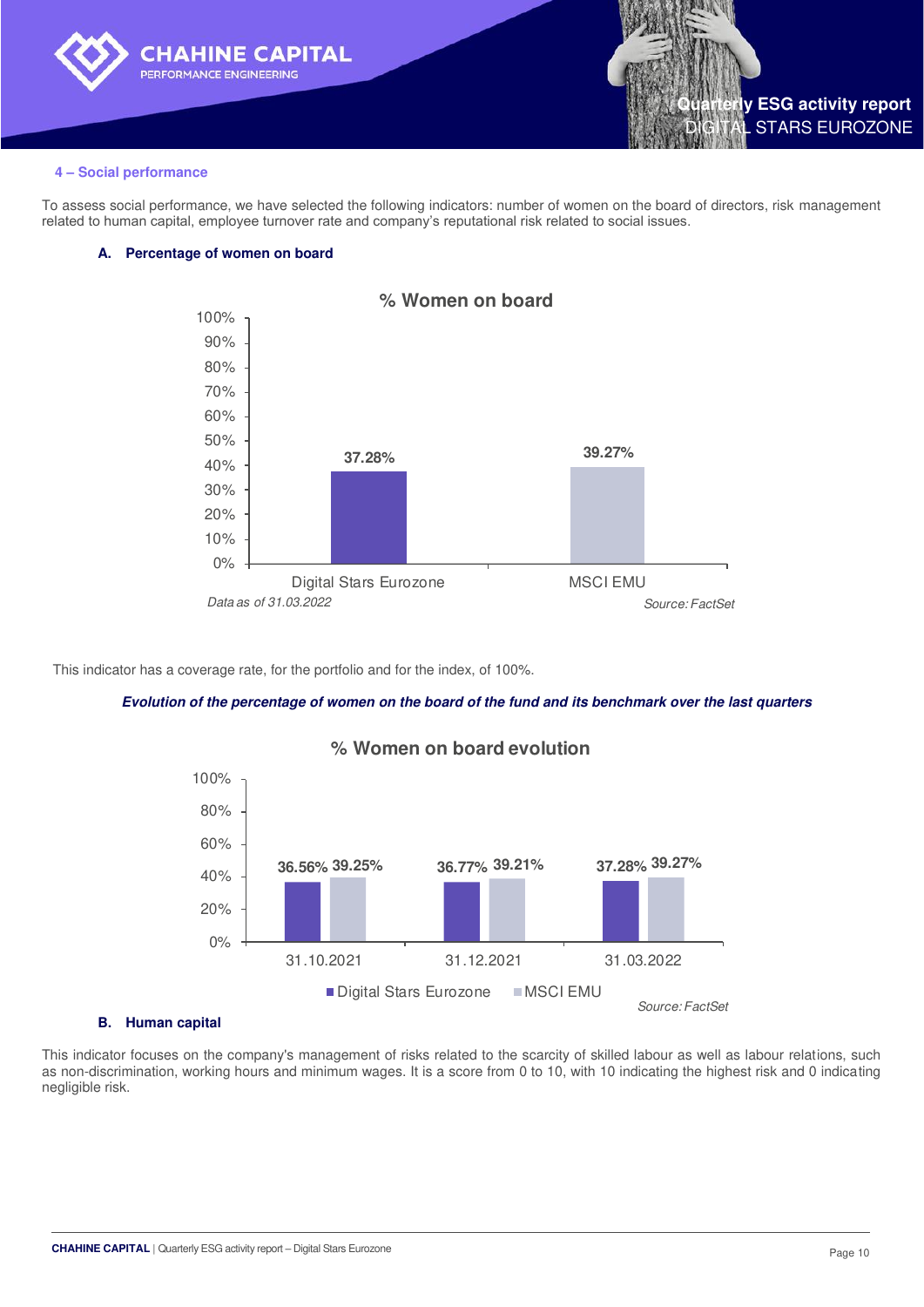



For this indicator, 63% of the portfolio is covered against 99.6% for the index. The lower portfolio coverage is due to the "all-cap" nature of the fund. Constituents weights were normalised (rebased at 100%) to take into account the partial coverage of the portfolio and/or the benchmark.

#### **C. Employee turnover rate score**

This indicator assesses company's performance related to permanent full-time and part-time employee retention by comparing the company's percentage of employee turnover in a given fiscal year to an internally established threshold.

It is a score from 0 to 100, with 100 indicating that a company has a low turnover rate (a positive score), while 0 indicates a high turnover rate. For this indicator, 20 means that the company does not disclose its turnover rate.



For this indicator, 59% of the portfolio is covered against 96% for the index. The lower portfolio coverage is due to the "all-cap" nature of the fund. Constituents weights were normalised (rebased at 100%) to take into account the partial coverage of the portfolio and/or the benchmark.

#### **D. RRI social – measuring the importance of social controversies**

This indicator measures the reputational risk of a company related to social issues based on its controversies. The closer this indicator is to 100, the higher the risk. For more details, see glossary.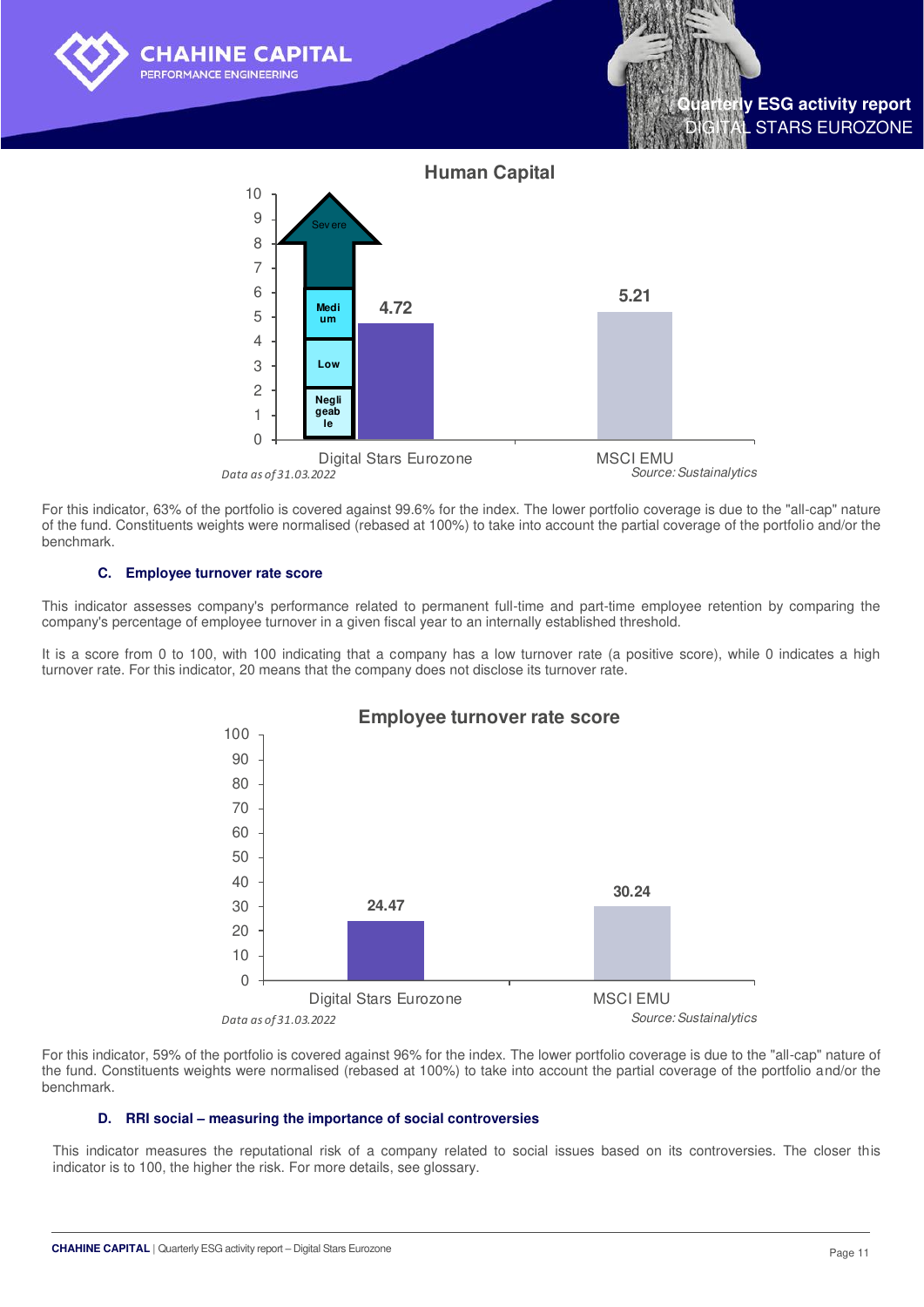





For this indicator, 100% of the portfolio is covered against 99.7% for the index.

#### **5 – Governance performance**

#### **A. Board independence**

This indicator measures the number of independent directors in the overall number of directors.



## **% Board Independence**

This indicator has a coverage rate, for the portfolio and for the index, of 100%.

#### **Evolution of the fund's board independence and its benchmark over the last quarters**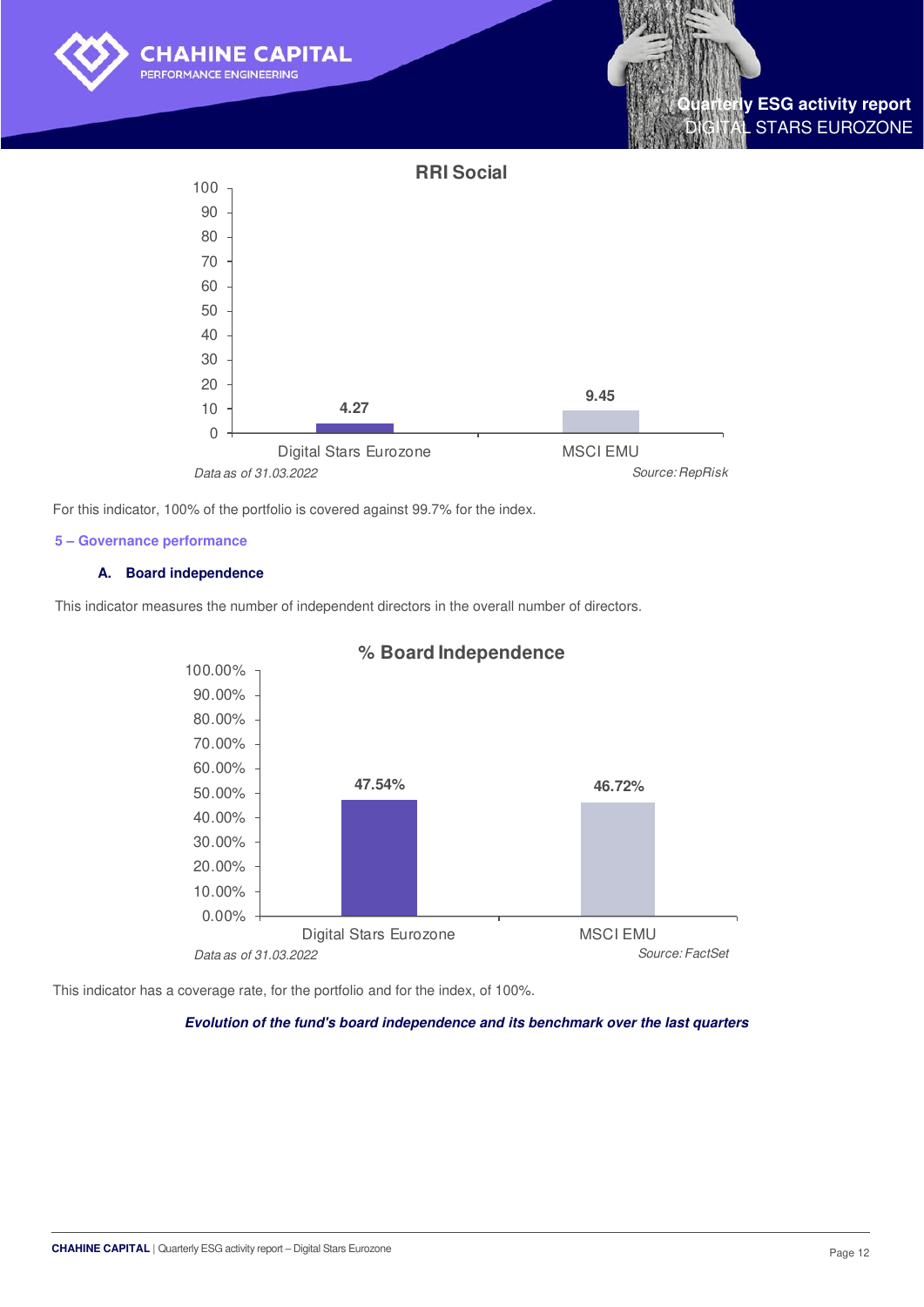

**% Board independence evolution**



#### **B. Indicateur global de gouvernance d'entreprise**

This indicator assesses incidents related to the quality and integrity of a company's corporate governance structures, including the structure and oversight of its board of directors and shareholder rights and remuneration. It is a score between 0 and 100, with 100 indicating excellent quality and integrity of governance structures.



For this indicator, 63% of the portfolio is covered against 99.6% for the index. The lower portfolio coverage is due to the "all-cap" nature of the fund. Constituents weights were normalised (rebased at 100%) to take into account the partial coverage of the portfolio and/or the benchmark.

#### **C. RRI de gouvernance – measuring the importance of governance controversies**

This indicator measures the reputational risk of a company related to governance issues based on its controversies. The closer this indicator is to 100, the higher the risk. For more details, see glossary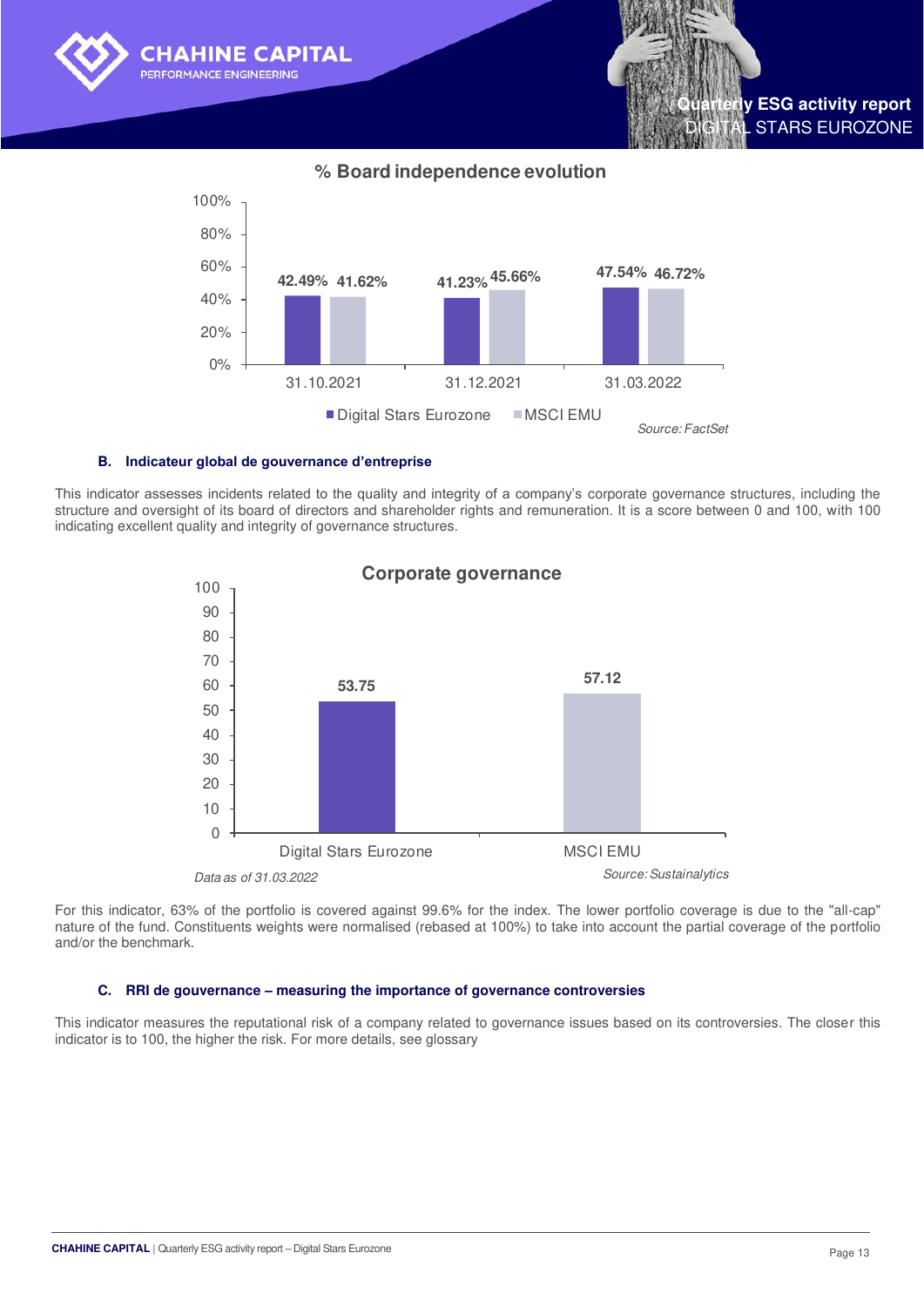

For this indicator, 100% of the portfolio is covered against 99.7% for the index.

#### **6 – Human rights performance**

#### **A. UN Global Compact - compliance**

This indicator provided by RepRisk specifies whether a company has a high risk or shows a potential risk of violating one or more of the ten UN Global Compact principles.

If a company does not show any risk of non-compliance, this suggests that its strategies and operations are aligned with universal principles on human rights, labour, environment and anti-corruption.



For this indicator, 100% of the portfolio is covered against 99.7% for the index.

#### **B. Number of human rights controversies**

This indicator specifies the number of identified human rights incidents weighted by portfolio weight.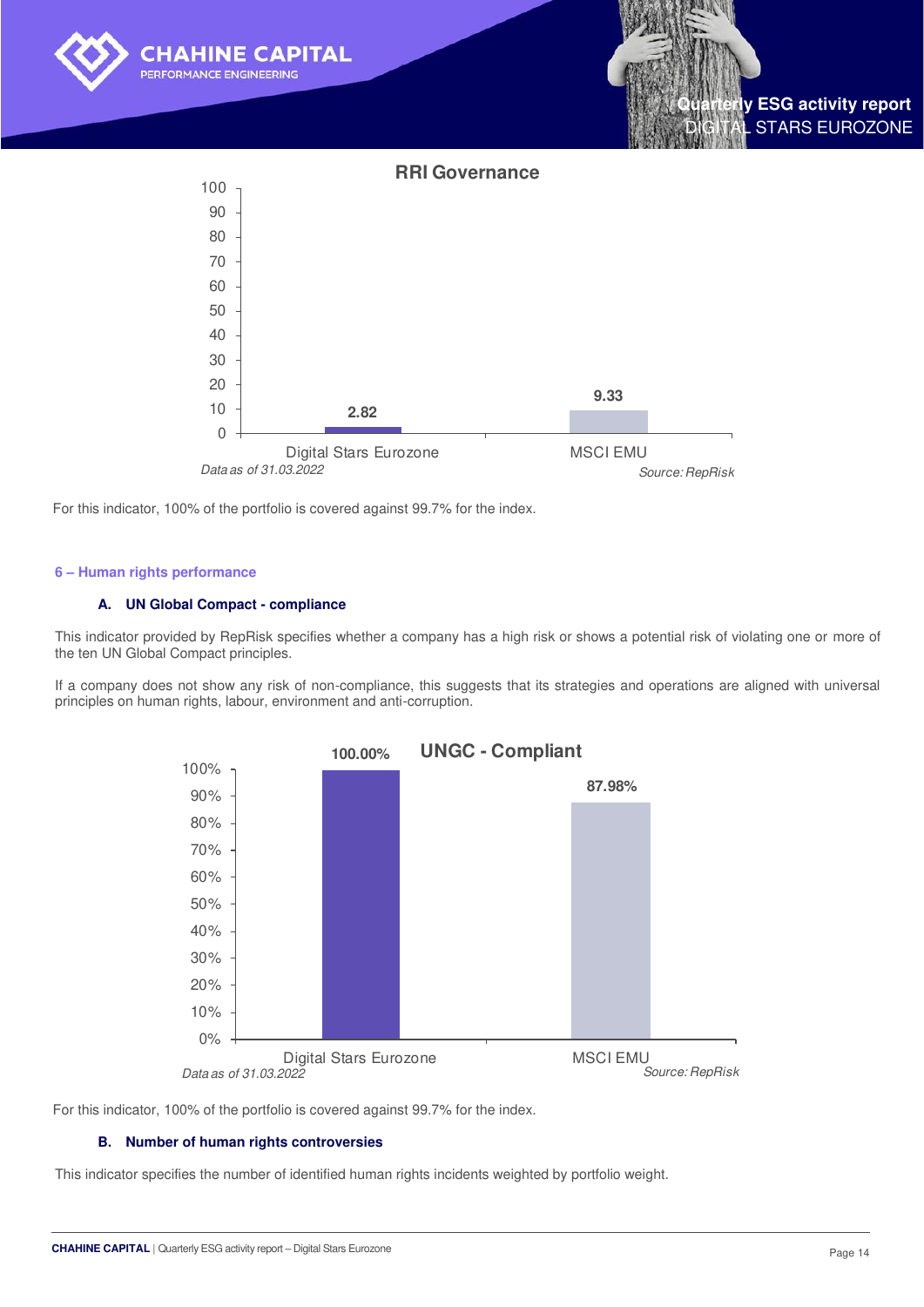





This indicator has a coverage rate, for the portfolio and for the index, of 100%.

#### **7 – Companies excluded from the portfolio based on our ESG criteria**

2 companies have been excluded during Q1 2022 in a portfolio composed of 65 stocks.

Excluded companies in Digital Stars Eurozone in Q1 2022 were from luxury and industry sector.

| <b>Date</b> | Fund                              | Stock                                            | <b>ISIN</b>  | <b>Exclusion Criteria</b>       | Remark              |
|-------------|-----------------------------------|--------------------------------------------------|--------------|---------------------------------|---------------------|
|             | 18/03/2022 Digital Stars Eurozone | LVMH Moet Hennessy Louis Vuitton SE FR0000121014 |              | RRI>40, MDMA found in champagne | Sold from portfolio |
|             | 30/03/2022 Digital Stars Eurozone | Derichebourg SA                                  | FR0000053381 | ESG Risk Rating>30              | Sold from portfolio |

## **8 – Glossary**

**Carbon Risk Rating:** assesses a company's carbon risk based on the transition to a low-carbon economy. This measure is determined by assessing a company's material exposure and its management of carbon issues.

The Carbon Risk Rating is a score from 0 (least risky) to 100 (extremely risky):

0 is a negligible level of risk,

0-10 is a low level of risk,

10-30 is a medium level of risk,

30-50 is a high level of risk.

50 and above is a severe level of risk.

**Corporate Governance:** This indicator assesses incidents related to the quality and integrity of a company's corporate governance structures, including the structure and oversight of its board of directors, and shareholder rights and compensation. It is a score between 0 and 100, with 100 indicating excellent quality and integrity of governance structures.

**Employee Turnover Score:** This indicator assesses a company's performance related to permanent full-time and part-time employee retention by comparing the company's percentage of employee turnover in a given fiscal year to an internally established threshold. This is a score from 0 to 100, with 100 indicating that a company has low turnover (a positive score), while 0 indicates